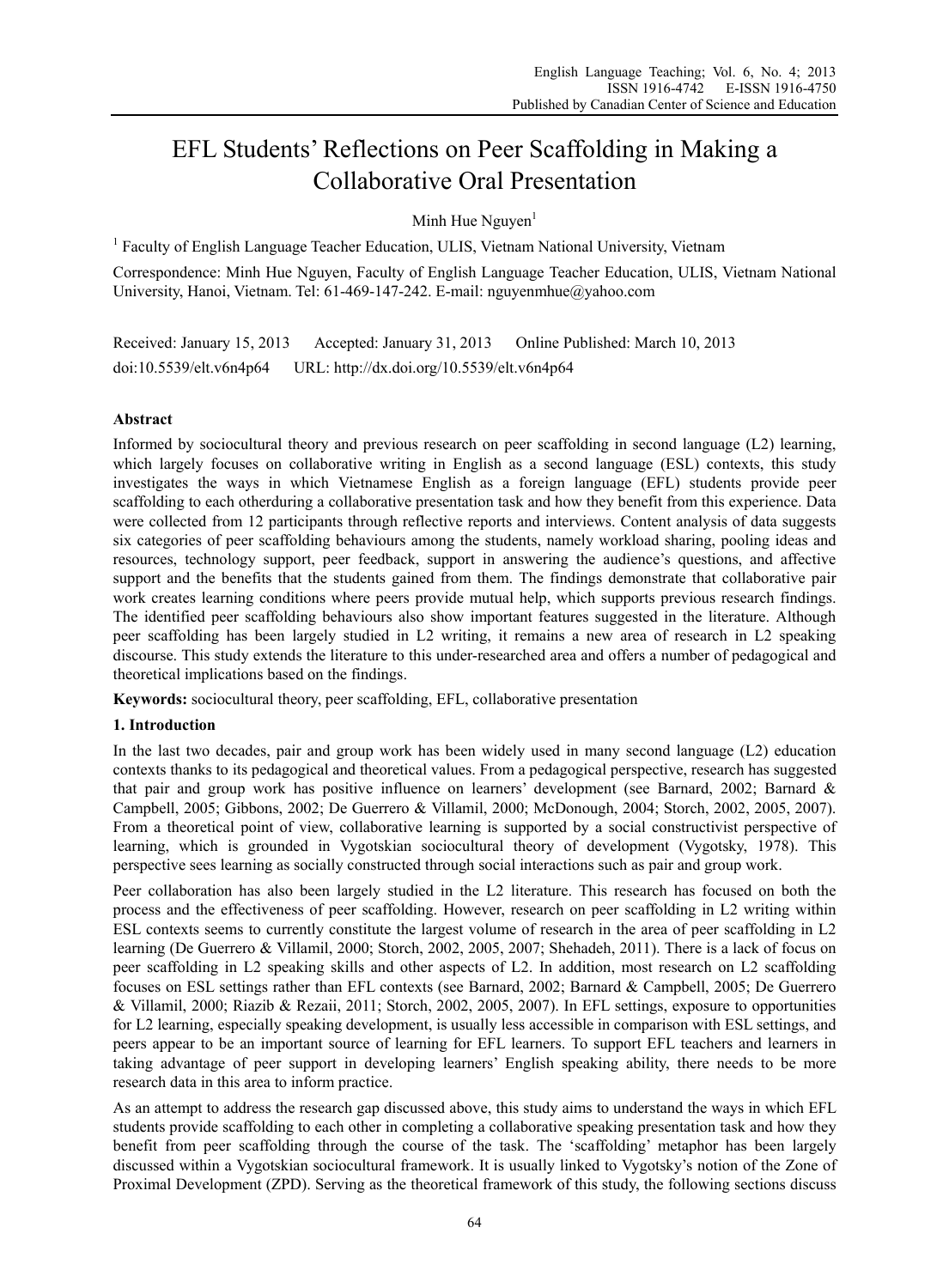the ZPD and scaffolding.

## **2. The Zone of Proximal Development**

The ZPD was initially proposed by Vygotsky (1978) to describe how cognitive growth occurred in children. Vygotsky (1978) defines the ZPD as "the distance between the actual development level as determined by independent problem solving and the level of potential development as determined through problem solving under adult guidance or in collaboration with more capable peers" (p. 86). Vygotsky (1978) argues that if we are to discover the actual relations of the development process to learning capacity, at least two developmental levels must be determined: the actual developmental level and the level of potential development. The former "defines functions that have already matured, that is, the end product of development" (p. 86). In other words, it is the child's ability to solve a problem without any assistance. The later "defines those functions that have not yet matured but are in the process of maturation, functions that will mature tomorrow but are currently in an embryonic state" (p. 86). Put it differently, those are functions that the child can perform when assisted.

There have been various interpretations of Vygotsky's notion of ZPD in the literature. Some researchers hold that interaction in the ZPD necessarily involves an expert and a novice (Lantolf, 2000; Nassaji & Cumming, 2000). Some include equal peer collaboration such as pair or group work (Antón & Dicamilla, 1999; Carmichael-Wong & Vine, 2004; De Guerrero & Villamil, 2000; Ohta, 2000; Tudge, 1990). Despite the different interpretations, all of the authors have agreed upon the basic components of the ZPD. That is, there is a task or a problem and a person who, with mediated assistance in the ZPD, can perform better than when unassisted.

### **3. Scaffolding**

The scaffolding metaphor coined by Wood, Bruner and Ross (1976) is an important sociocultural concept. Wood et al. use it to describe the support provided by an expert or adult to a child or novice in one-on-one tutorial interactions in playful contexts. The adult let the child play with a task which was above the child's current ability but within his/her capacity for a while and only intervened when he/she got into difficulty and needed assistance. The adult's aim was to let the child "pace the task for himself as far as possible" (Wood et al., 1976, p. 92). According to Wood et al., scaffolding provided by an expert or adult "enables a child or novice to solve a problem, to carry out a task or to achieve a goal which would be beyond his unassisted efforts" (p. 90). They suggest six features of successful scaffolding: (a) recruiting the tutee's interest in the task; (b) reducing the degree of freedom in the task to make it manageable to the tutee; (c) maintaining goal direction; (d) marking critical features; (e) controlling frustration; and (f) modelling solutions to the task. They argue further that scaffolding may eventually result in "development of task competence by the learner at a pace that would outstrip his unassisted efforts" (p. 90). In the field of language learning, Van Lier (2004) notes six features of scaffolding:

*1) Continuity:* repeated occurrences over time, with variations connected to one another;

*2) Contextual support:* a safe but challenging environment, errors are expected and accepted as part of the learning process;

*3) Intersubjectivity:* mutual engagement and support, two minds thinking as one;

*4) Contingency:* the scaffolding support depends on learners' reactions, elements can be added, changed, deleted, repeated, etc.;

*5) Handover/Takeover:* there is an increasing role for the learner when skills and confidence increase;

*6) Flow:* communication between participants is not forced, but flows in a natural way.

Since its birth, the term scaffolding has been variedly interpreted and operationalized in various contexts such as formal classrooms, parent-child interaction, adult education, mainstream education as well as L2 education. The significance of scaffolding has been broadened to the extent that who provides scaffolding is no longer a question, as "expertise" rather than "experts" is becoming the focus (Carmichael-Wong & Vine, 2004). Its use is no longer restricted to face-to-face interaction between an adult/expert and a child/novice. For example, many researchers have now considered peer collaboration (e.g. Barnard, 2002; De Guerrero& Villamil, 2000; Riazi & Rezaii, 2011; Shehadeh, 2011; Storch, 2007; Van Lier, 2004; Walqui, 2006) and interaction between a teacher and a classroom full of students as scaffolding (e.g. Davis & Miyake, 2004; Many, Dewberry, Taylor, & Coady, 2009).

Although Vygotsky never used the term scaffolding and Wood et al. (1976) did not base explicitly on Vygotsky's framework (Stone, 1993), the two concepts are often tied together. It is suggested that the theoretical basis of scaffolding "lies very much within Vygotskian framework" (Hammond & Gibbons, 2001, p. 8) and that the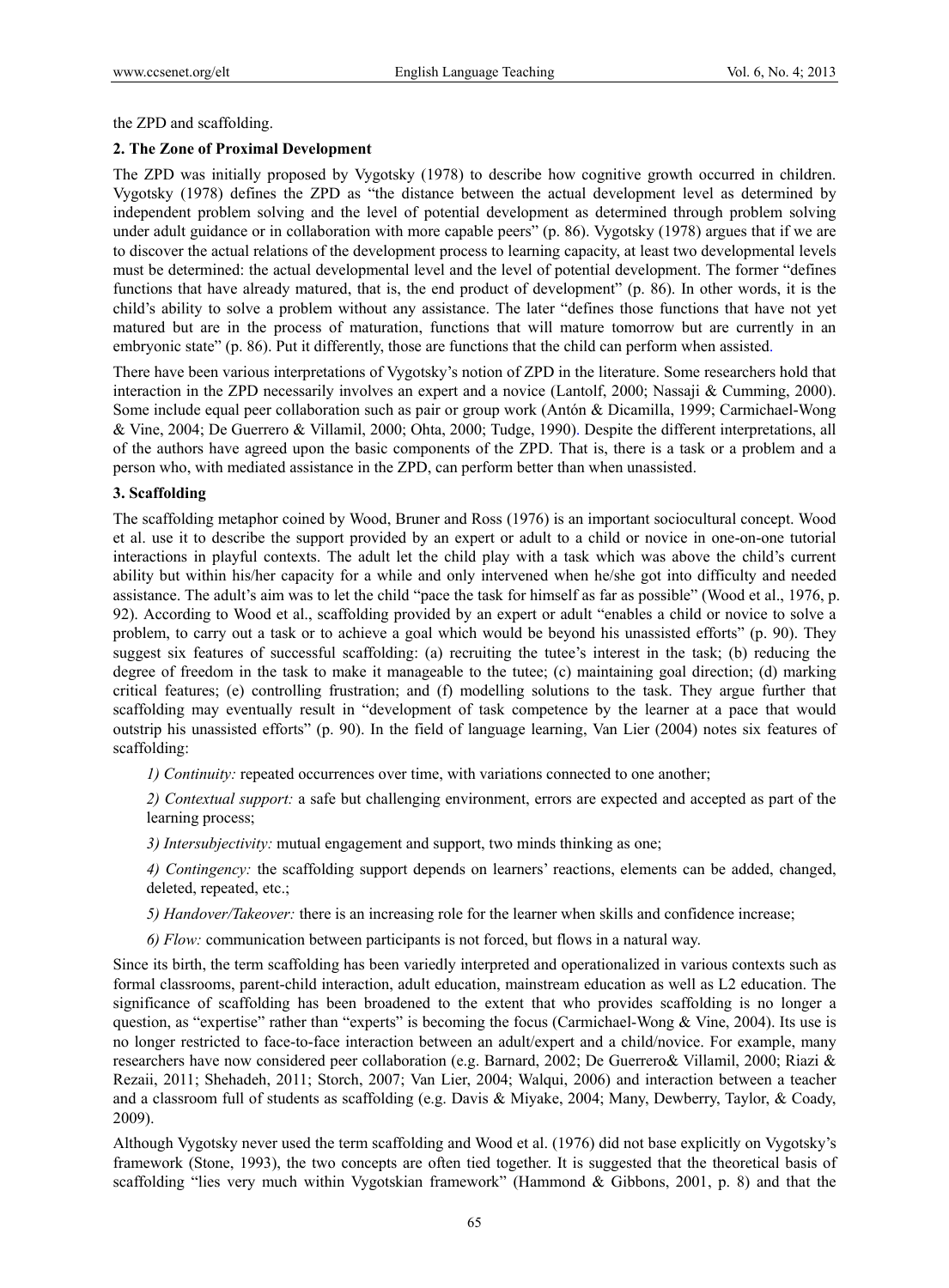Vygotskian framework is "at the heart of the concept of scaffolding" (Verenikina, 2003). According to Stone (1993), both ZPD and scaffolding concepts emphasize that the ability to perform a task develops through assisted performance. Similarly, Tabak (2004) states that helping learners through the ZPD to extend their actual development level is the major goal of scaffolding. Wells (1999) considers scaffolding as a way that the concept of working in the ZPD is operationalized. In other words, the dialogic nature of scaffolding, the significance of the sort of activity in which knowledge is co-constructed, and the roles of artefacts in mediating knowing make it a way of providing assistance needed for learners to progress through the ZPD (Barnard & Campbell, 2005).

### **4. Peer Scaffolding in Second Language Learning Research**

Research on peer scaffolding and L2 learning in particular has focused on two major themes, the effectiveness and mechanisms of peer scaffolding. In the effectiveness theme, peer scaffolding is often presented in L2 research as an effective way to foster L2 learners' development. Within the area of L2 writing, which represents the largest volume of L2 research on peer scaffolding, De Guerrero and Villamil (2000) observed a pair of ESL learners revising a written text and found evidence of development in both the student writer and the student reader. The student writer showed emerging self-regulation and grew into a more independent writer and reviser while the student reader developed aspects of L2 writing, revision, strategic assistance and collaboration. In a series of studies on peer scaffolding in collaborative ESL writing, Storch found a great number of instances showing development in L2 learners as a result of peer scaffolding. For example, Storch (2002) found evidence of transfer of knowledge as the members of the dyads co-constructed knowledge about language. Storch (2005) reported that peer-scaffolded learners produced shorter but better texts in terms of task completion, grammatical accuracy, and complexity in comparison with individual student writers. Similarly, Storch (2007) found opportunities for learners to use the target language for a range of functions that play an important role in language learning. Moreover, Shehadeh's study (2011) found that collaborative writing had a statistically significant effect on improving students' L2 writing in terms of content, organization, and vocabulary. The study shows that the peer scaffolding experience enhanced not only students' writing competence, but also their speaking ability and self-confidence.

In other L2 areas, Le's (2006) study on the use of group work in vocabulary learning in Vietnam finds that in both "unassisted" group work (5 students from the same class working together) and "assisted" group work (4 students from the same class working with 1 student from a higher class), students learnt new words, used collective memory and received help from other group members in learning and using the new words. However, the group assisted by a more capable peer used more target language in the discussion than the unassisted group. Similarly, Le's study (2007) shows that expert-novice group work created more learning opportunities than unassisted group work. Other researchers (e.g. Barnard, 2002; Barnard & Campbell, 2005; Gibbons, 2002; McDonough, 2004) also report that L2 students working in pairs or groups can produce results that extend beyond their individual competence.

In comparison with effectiveness-focused studies on peer scaffolding, research in the mechanisms theme has been limited. However, this body of scholarship has some important contributions to the knowledge base about peer scaffolding behaviours. De Guerrero and Villamil (2000) found that while two ESL learners worked jointly in revising a written text, the reader displayed scaffolding behaviours that facilitated development, namely (a) recruiting and maintaining the writer's interest, (b) marking critical aspects or discrepancies in the writer's text, (c) explicitly instructing the writer on issues of grammar and mechanics, and (d) modelling. In addition, the reader also showed (a) willingness to influence the partner's actions, to keep the interaction going, and to accomplish goals, (b) efforts at making the task manageable for both and inducing solutions to textual problems, (c) promotion of understanding by focusing on what was not clear or discrepant and eliciting clarification or correction, and (d) ability to read his partner's cues and respond accordingly. These findings were supported by Riazi and Rezaii's (2011) recent study on peer scaffolding in ESL writing. Furthermore, studies by Storch (2002, 2005, 2007) add some insights into the peer scaffolding mechanisms with the findings that during collaborative writing L2, learners are able to pool their linguistic resources and ideas, provide feedback, make suggestions and counter-suggestions, offer explanations, and repeat the suggestions made. The types of scaffolding behaviours reported in these studies were used to guide data analysis in this study.

The reviewed literature has important contributions to the field's understanding of peer scaffolding and L2 learners' development. However, this literature has largely focused on ESL contexts (see Barnard, 2002; Barnard & Campbell, 2005; De Guerrero & Villamil, 2000; Riazi & Rezaii, 2011; Storch, 2002, 2005, 2007) rather than EFL settings. Moreover, most of the existing research investigates peer scaffolding in collaborative writing and other aspects of L2 rather than L2 speaking. To the best of my knowledge, no research has been done on peer scaffolding in making an oral presentation in L2, especially in an EFL context. Since research findings about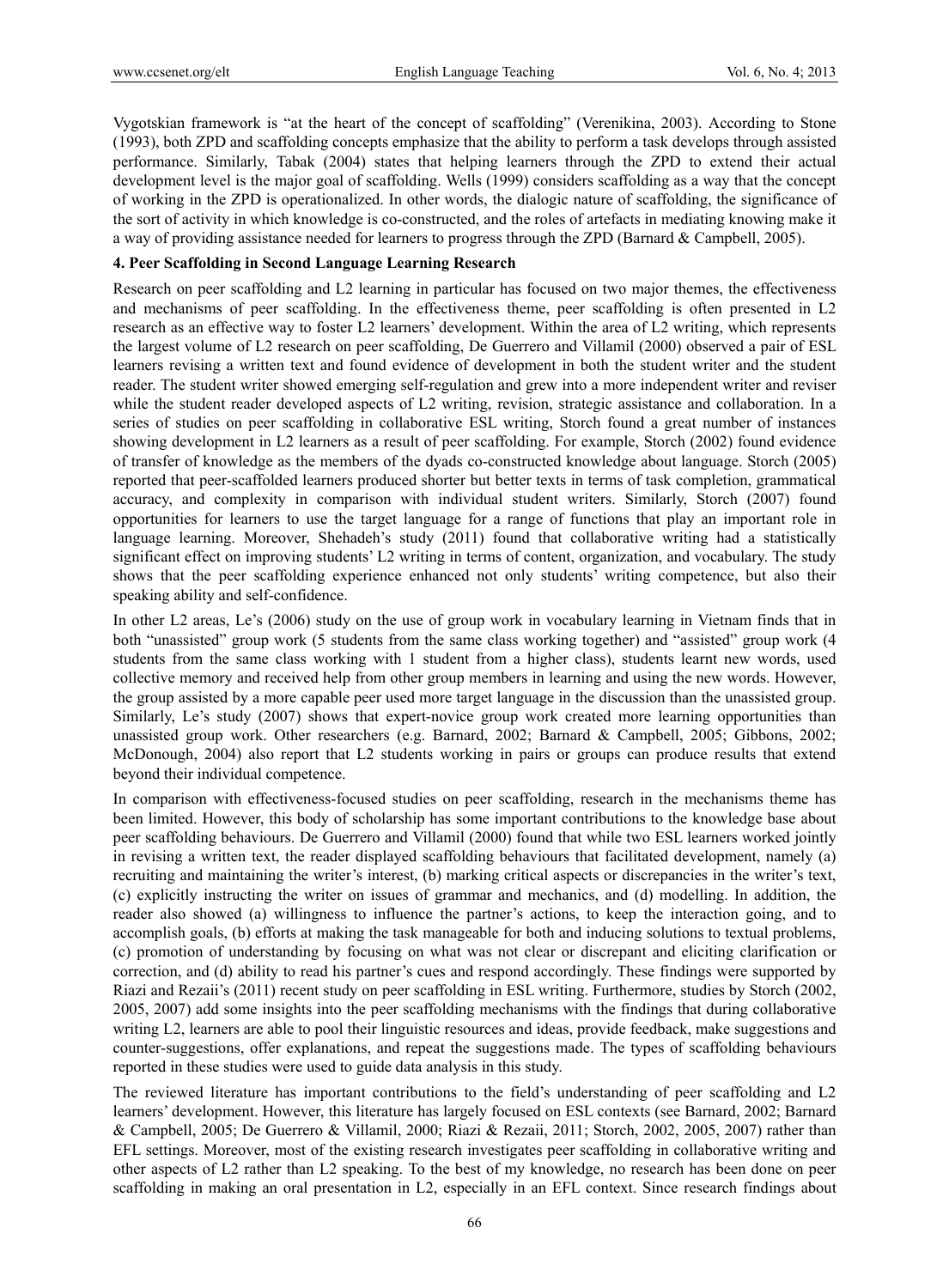peer scaffolding in ESL writing and other areas might not be universally and easily generalizable to peer scaffolding in making L2 presentations in EFL contexts, there is a great need to address this gap. The present study is an attempt to probe into this new area of inquiry. It investigates the ways scaffolding is provided by university EFL students in making a collaborative presentation and how they benefit from peer scaffolding to develop through their ZPD. The following questions framed this investigation:

1) In what ways do university EFL students provide scaffolding to each other in making a collaborative presentation?

2) How do the students benefit from the peer scaffolding experience?

## **5. Setting and Participants**

The setting of this study is a university in Vietnam. The university offers a four-year BA program of EnglishLanguage Teaching. The study was conducted during a third-year English speaking course which aimed to develop the students' English speaking skills. The course lasted 15 weeks. Every two weeks the class followed a predetermined theme. Except for week 8, which is designed for mid-term exams, there are seven themes during the course. The students were divided into pairs to prepare for their collaborative ten-minute presentation. After the first two weeks for preparation, from the third week, the students took turns delivering the presentation as a course assignment in pairs each week. The presentations followed the themes and had been scheduled from the beginning of the course. One week after the presentation, the students submitted to the teacher a written report in which they reflected on their preparation, delivery and evaluation of the presentation. After informed and voluntary consent was obtained, six pairs of third-year TESOL students in their early twenties were selected as the participants of this study. They had between ten and 13 years of English learning experience and knew each other well because they had been studying together in the BA program for three years.

## **6. Method**

In order to answer the research questions, qualitative data were collected from student reflective reports and semi-structured interviews. As the students were at a high level of proficiency, English was used in self-reflections and interviews. Most previous research on peer scaffolding uses observation of peers' direct interaction to gather data about the ways peers scaffold each other. However, in this study most of the time the participants prepared the presentation outside the classroom and over a few days to a few weeks. Therefore, reflective reports and interviews were considered more suitable methods to gain information about the peer scaffolding experience than researcher observation.

After the presentation, each student produced a written reflective report on their preparation and delivery of the collaborative presentation as a requirement of the assignment. The students were instructed to reflect particularly on how they worked together in doing the task and how the collaborative experience helped them to develop. Their reflective reports were analysed in order to gain insights into the ways they provided scaffolding to each other. Individual interviews were conducted after the presentations to elicit in-depth information about instances of peer scaffolding and how peer scaffolding helped them to develop through the task. This allowed me to elicit the participants' reflection on and interpretation of their experience in scaffolding each other and find the answers to the research questions.

## **7. Findings and Discussion**

All data from students' reflective reports and interviews were coded and analysed qualitatively using content analysis. Data were first coded deductively against the types of scaffolding behaviours and effects found in previous research. In addition, I was conscious that this study is among the first to look into peer scaffolding in an EFL oral presentation, a type of task that previous research on peer scaffolding has not investigated. Therefore, I also analysed the data inductively to allow for new themes that correspond to the nature of the task, the participants and the setting to reveal naturally.

Analysis of the data shows a range of ways in which the students provided scaffolding to each other in preparing for and delivering the collaborative presentation. It also reveals the benefits that the participants gained from the peer scaffolding experience. The findings are presented and discussed below with excerpts from the students' interviews and reflections. All students' real names are replaced with pseudonyms. Discussion of results is related to the literature.

# *7.1 Workload Sharing for Effective Preparation*

One of the most frequently acknowledged kinds of peer support identified in the data is the sharing of workload between group members. Consider the students' comments on their work division when preparing for the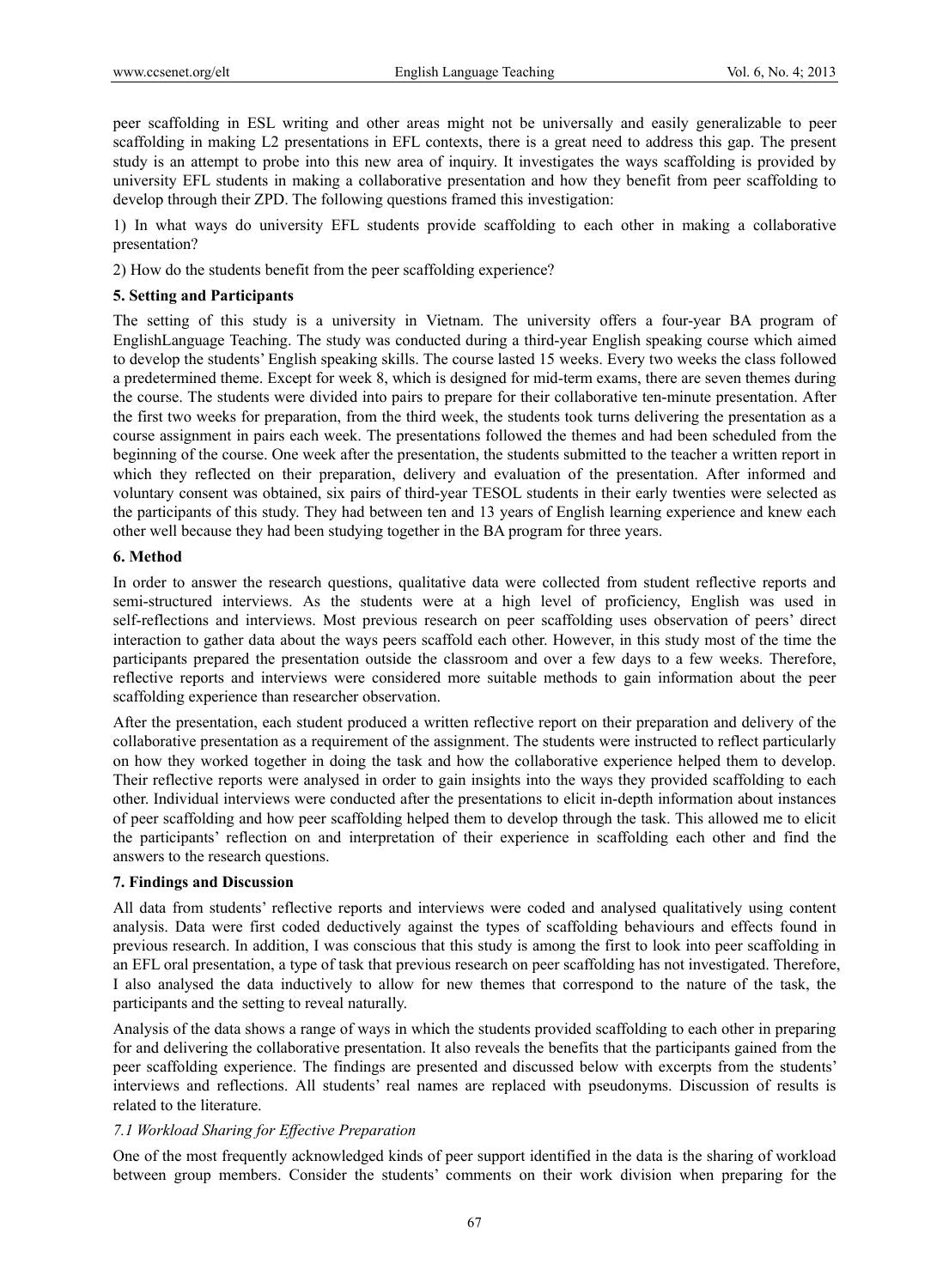#### presentation:

*We worked together to complete the task... These tasks are divided to ensure the equality among peers.... About designing the slide show, each made the slides which contain her parts as we thought that one will know more exactly what should or shouldn't be on the slides during her speech than anybody else. After that, I am responsible for combining all of them, formatting and adding the animations for the whole slides. For the video and images, I am in charge of making and editing the video while [Ly] works hard on finding the suitable images for illustrating the content of the presentation. Overall, task division is quite equal and effective for both members of our group. We saved a lot of time and effort in comparison to individual working. (Hien, reflective report)* 

*When preparing for this, members in our group shared the works and helped each other a lot from consulting web pages for information, searching for pictures to preparing slides and listening to others' rehearsal. (Diep, interview)* 

It can be seen from the excerpts above that the students mutually engaged in preparing the presentation. This helped them to save time and effort while still enabled them to achieve their common goals. This is in line with the intersubjectivity feature of scaffolding (Van Lier, 2004) because members of each pairs shared responsibilities in doing the task.They interacted with each other and their minds worked on one common task. Interestingly, workload sharing among peers was not simply dividing the work equally. Peers reportedly took into account group members' strengths when they shared the task. Consider the following excerpt:

*We shared the work equally and suitably to each member's strength... I am always trusted to do the content, not the technology; therefore my partner was in charge of technology like cut films, clips, formatting PPT.... That's why we had fascinating slides and interesting and appropriate tracks of films. (Nga, reflective report)* 

Here the two students were able to provide contingent scaffolding to each other, which is congruous with the findings of previous studies (e.g., Carmichael-Wong and Vine, 2004; Lantolf and Aljaafreh, 1995; Van Lier, 2004). It can be inferred from the extract that Nga is good at "the content" but not "the technology", which might be her partner's strength. When the students were in charge of the areas that they are good at, the work seemed easy and more effective for both members. This finding lends support to De Guerrero and Villamil's (2000) conclusion that in mutually scaffolding each other, students showed efforts at making the task manageable for both.

#### *7.2 Pooling of Ideas and Resources for Better Content Knowledge and an Informative Presentation*

The data reveal pooling of ideas and resources as another peer scaffolding behaviour among the participants. A similar findings also reported by Storch (2005). In the present study, four out of 12 students noted that their peers' contribution of ideas was among the most important types of peer support they received. Nhu and Mai described how they supported each other in choosing a topic for their presentation and how it worked for them.

*When we had to pick up a topic for an explanatory presentation, about which we had little understanding, we got stuck. But then thanks to the contribution of many ideas from peer, we could pick up a nice topic... The knowledge of each individual is limited; hence without discussion in group, we could never have thought of such an interesting topic. (Nhu and Mai, reflective report)* 

Clearly, two heads is better than one in this case as it enabled the pairs to come up with a better topic than either of them could individually have. A similar comment was made by An. She added that her partner not only contributed ideas for the presentation but also gave her feedback on the ideas that she put forward:

*The contribution of ideas is the greatest assistance I received from my peer. She also gave comments on my choice of ideas and showed me how to revise it. (An, interview)* 

Besides idea support, two other students also noted that their peers provided them with reference materials and sources of materials. Hien described how her partner sought and shared with her materials about their presentation topic of Thai culture:

*She has tried hard in mailing our teacher of Thai to ask for more suggestions and found a lot of materials by herself then she sent them to me. Together with what I have found, her materials gave me a deep vision of Thai culture. (Hien, interview)* 

Clearly, with her partner's sharing of materials, Hien developed a deep content knowledge of the presentation topic. Pooling materials was also in the form of sending web links to each other, as Diep noted:

*I can't find any on the history information of the machine we work on, [Thu] sent me some links for*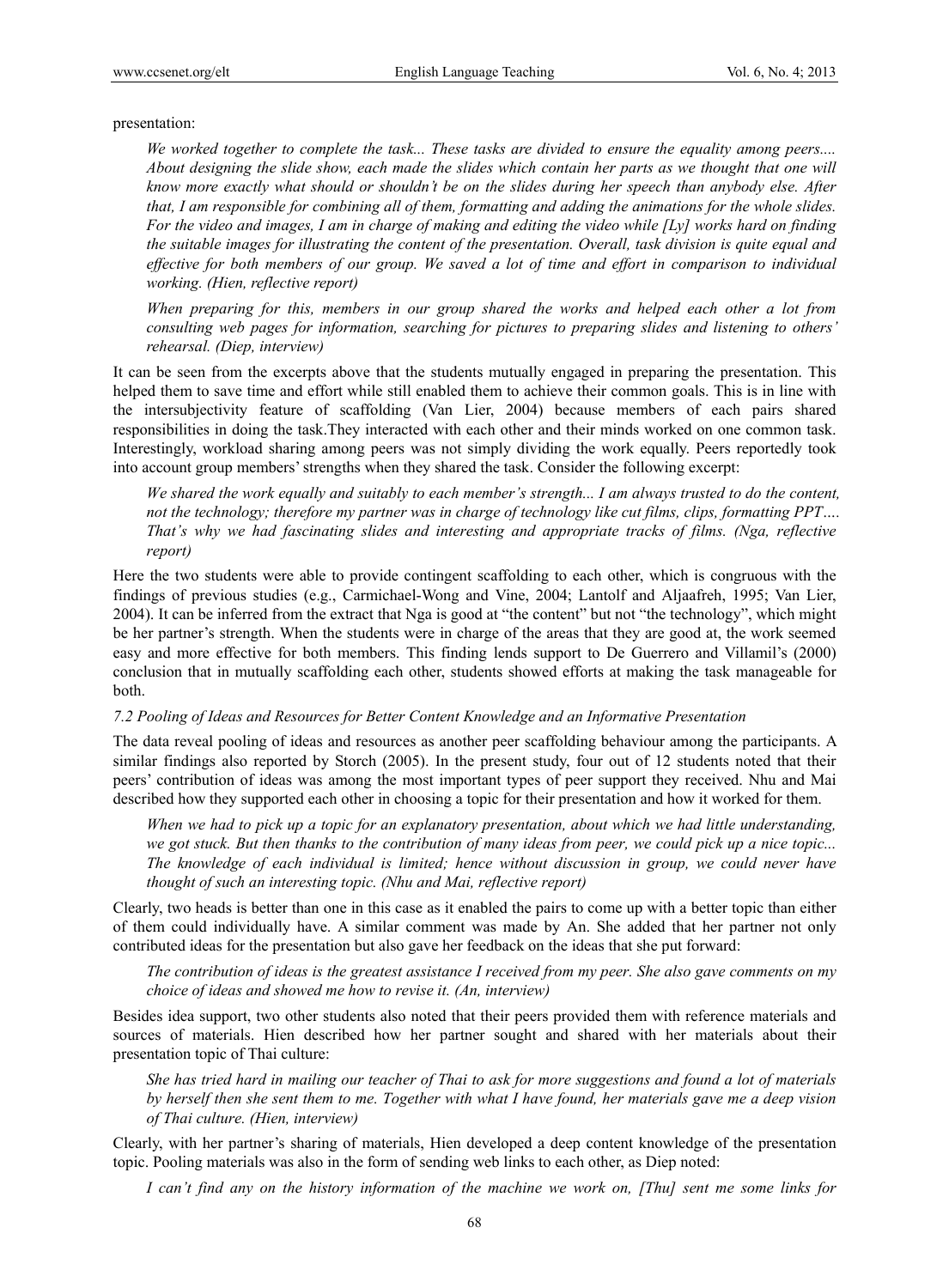*reference. That is what I think necessary to have a good presentation. (Diep, interview)* 

The students' scaffolding shows some features that have been reported in the literature including contingency (Carmichael-Wong and Vine, 2004) and mediation (Tabak, 2004). For example, Thu's scaffolding for Diep appears to be contingent on Diep's need of information about the presentation topic. The students' scaffolding for their peers was also mediated by artefacts such as reference materials and the Internet.

*7.3 Technology Support for Improved Technical Skills and an Effectively Illustrated Presentation* 

The students in this study all used power point presentations. Therefore, technology was one of the areas in which they provided scaffolding to each other. Chung and Hien were not good at technical matters, and they received help from their partners in this area:

*She helped me with what I'm not good at, for example, making slides. (Chung, interview)* 

*When I had troubles in creating some charts or making a clip to illustrate my contents, my partner showed me the way to do it. (Hien, interview)* 

Chung's partner provided help by doing the task for her. However, the case of Hien is different in that her partner opted to show her how to make charts and a video clip rather than doing it for her. Both Chung and Hien's partners offered scaffolding that is contingent on their peers' difficulty areas, but Hien might have experienced more learning opportunities as she actually learnt new technical skills from her partner.

Similarly, Mi also noted that she had difficulty in creating a video clip for the presentation. Her partner, Yen, who was considered an IT expert, took over this task for her. In return, Mi offered scaffolding by improving the slides and video clip created by Yen. Let's consider the following responses from Mi and Yen:

*[Yen]... a IT pro... made a video clip for the presentation, which is a challenge for me at that time. (Mi, interview)* 

*She helped me with the technical matters by brushing up our slides and clips when I had finished the rough part. (Yen, interview)* 

The two excerpts show that Mi and Yen provided mutual scaffolding to each other. This scaffolding exhibits the principles of intersubjectivity and contingency as described by Van Lier (2004) as the peers worked collaboratively on the task and helped each other to overcome their weaknesses.

*7.4 Feedback for Language Development and Better Delivery of Speech* 

Feedback is the type of peer scaffolding noted by most of the students, and it is also the type they highly appreciated. Let's consider an example of how they mutually engaged in giving comments on their shared work, helped each other to improve their pronunciation and polish their slides:

*[Len] had an overall look at the final product and pointed out some flaws so that we could fix them together.... We spent the morning of the presenting day rehearsing, helping each other correct some pronunciation mistakes or shorten some unnecessary parts. (Nga, reflective report)* 

Len also described how her peer provided feedback during their rehearsal to keep her speaking at an appropriate pace:

*I always felt being rushed because of the limited time... I spoke very fast [during the rehearsals]. She said that I should speak slowly, because she realized the photos or pictures had to "fly" to be suited to my speed. Besides, [Nga] was careful to check the information to be accurate. (Len, reflective report)* 

Two students also reported how peer scaffolding helped them to improve pronunciation and achieve coherence in the presentation by using transitional sentences:

*When preparing for the presentation, we seemed to do every step together, thus we had proper comments on each other's part. When rehearing, we helped each other to correct pronunciation mistakes and making up transitional sentences between different parts of the presentation.... (Mi and Yen, reflective report)* 

The students appeared to be actively involved in marking critical features in each other's performance and in their common work, which is one of the features of successful scaffolding suggested by Wood et al. (1976). Clearly, the students have offered feedback to each other in many aspects of the presentation task, including the content, pronunciation, speaking pace, coherence, and so on. Furthermore, they were also engaged in making suggestions for their peers to resolve the discrepancies. This finding lends support to the result of Storch (2007).

*7.5 Support in Answering the Audience's Questions, Saving Each Other and Satisfying the Audience* 

Three out of 12 students noted that they received support from their partners in the question and answer session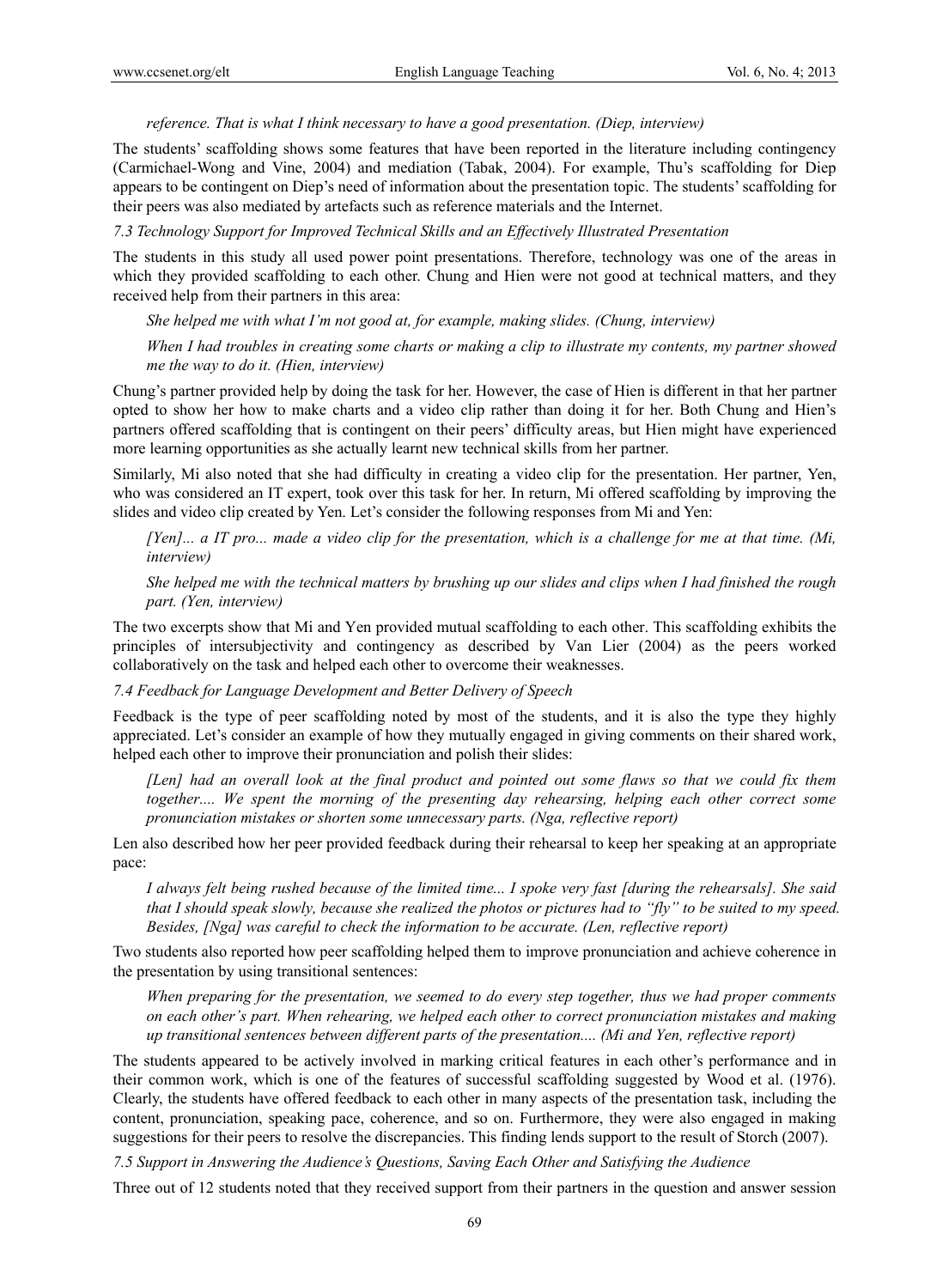that followed the presentation. The support ranges from complete takeover of the answer to partial contribution to the answer. Nhu reflected back on her peer's scaffolding in answering the audience's questions:

*In conducting a presentation on difference between Vietnamese and English eating manners, I was asked to*  describe in detail which utensil is used for which purpose. I was unprepared for this question and went *speechless. But then my partner raised her voice and supported me with her comprehensible knowledge on this issue. I felt really grateful and relieved. (Nhu, interview)* 

The scaffolding provided to Nhu was very simultaneous and contingent on her needs at the time. Apparently, when Nhu had nothing to say in response to the question, the support saved her on the spot and contributed to the pair's task completion. Mi also acknowledged her peer's support in satisfying the audience's question:

*When dealing with audience's questions, she also contributed to my answers so that our answers could satisfy the classmates. (Mi, interview)* 

*7.6 Affective Support for Enduring Task Engagement, Rapport, Self-Confidence and a Sense of Safety and Success* 

Another important form of peer scaffolding acknowledged by many of the students is affective support. At times Hien seemed to lack energy and motivation to complete her tasks, and support from her partner appeared to be very helpful at these times. Hien wrote:

*When I feel exhausted because of a lot of things to do, observing my peers still working tirelessly, I try again. I don't want to give up any more. I said to my peer that there are a lot of assignments to finish besides group presentation between her and me. She coaxes me with some kind words like: "don't worry", "everything will be alright after all"…. I am back to optimistic life again. Thanks for that. (Hien, reflective report)* 

Here there are two sources of affective support for Hien, one from watching her peers working hard and the other from the kind words given by her partner. While the first source of support was not provided intentionally by the peers, the second source was really responsive and contingent on Hien's reactions to assignments. It is in line with the "recruiting the tutee's interest in the task" and somewhat "controlling frustration" features of effective scaffolding (Wood et al., 1976). Ly provided further comments on the mutual affective support between her and Hien:

*Spiritual assistance, if counted, is worth being mentioned as well. Since work load is very much of a buzzword to us all, and a group presentation is like an additional big load, we have the stress level raised.*  For this, mutual encouragement and sympathy become a critical element.... In the meantime, mutual *encouragement and frequent meeting occasion in the process of preparation are what ties the emotional knot* among us. (Ly, reflective report)

Some other students also noted that working in pairs created a safe, friendly and comfortable learning environment, which not only lifted their work burden but also helped to boost their confidence, especially when they were on stage delivering the presentation. This lends support to Shehadeh's (2011) findings on the role of peer scaffolding in improving students' self-confidence.Consider the following comments with regards to these aspects of peer scaffolding:

*Working in pair brings me a feeling of more safety than working individually. That's because my peer helps me deal with audience's questions. The cooperation contributes greatly to the success of the presentation. My partner's help on the stage could raise my confidence. (Mi, interview)* 

*She well-cooperated with me during the performance in small friendly conversations, which made me feel confident and comfortable. (Yen, interview)* 

Moreover, Chung and Hien noted that their partners also supported them by reminding them of the deadline and helping them to overcome procrastination. This form of scaffolding is helpful in maintaining the students' goal direction (Wood et al., 1976).

#### **8. Conclusion and Implications**

Informed by a sociocultural perspective and previous research on peer scaffolding in L2 learning, I began the study to answer the research questions: In what ways do university EFL students scaffold each other in making a collaborative presentation? And How do the students benefit from the peer scaffolding experience? Analysis of 12 Vietnamese EFL students' interviews and reflective reports showed a range of peer scaffolding behaviours, including workload sharing, pooling of ideas and resources, technology support, peer feedback, support in answering the audience's questions, and affective support. The students' scaffolding behaviours showed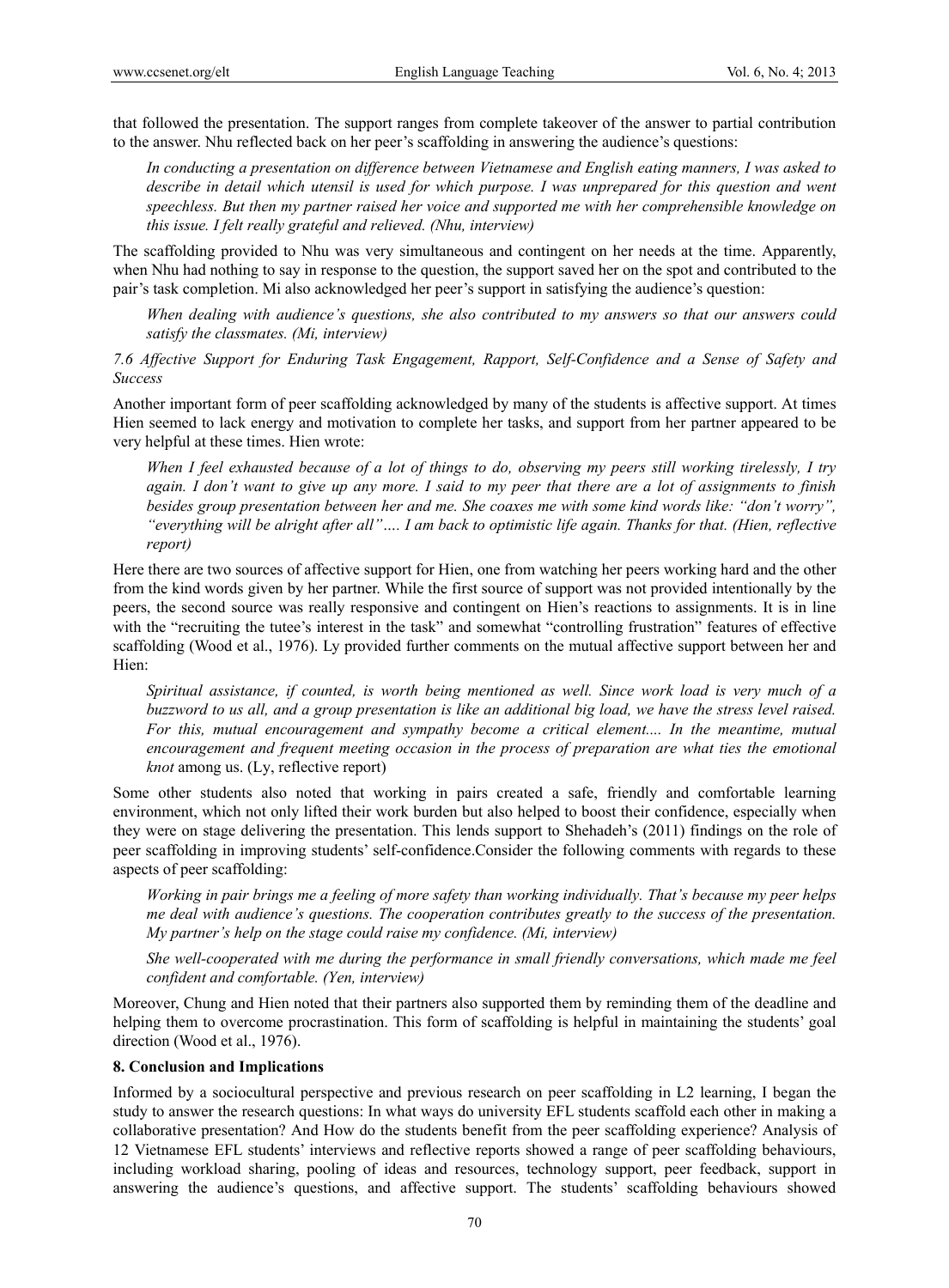important features that have been observed in past research. The findings of this study lend support to some types of scaffolding behaviours found in previous research such as workload sharing (i.e. efforts at making the task manageable for both (De Guerrero & Villamil, 2000)), pooling of ideas and resources, and feedback (Storch, 2002, 2005, 2007). Besides, the study also found three new types of scaffolding mechanisms namely technology support, support in answering the audience's questions, and affective support. This is probably because the study is one of the first to look at peer scaffolding in making an L2 oral presentation, and these new types of scaffolding behaviours are typical for this kind of task.

In this study, peer scaffolding was beneficial and highly valued by the participants. As demonstrated by the data, it helped them to overcome many challenges in the task such as lack of ideas, shortages of materials, limited technology skills and content knowledge, and develop knowledge, skills (e.g. pronunciation, computer skills and presentation skills), motivation and confidence needed for completing the task. The collaborative experience also provided them opportunity to build rapport with each other. Generally, peer support enabled the students to achieve higher than they could do in an individual presentation and progress through their ZPD. These findings on the benefits of peer scaffolding support some of the previous research such as improvement in the content and organisation of their shared work (Shehadeh, 2011) and development of language ability (Storch, 2002).

These findings have important pedagogical and theoretical implications for the field of L2 education. Pedagogically, the findings support the use of collaborative pairs in oral presentation tasks. Moreover, in order for the students to benefit the most from their peers, when assigning students into groups teachers could consider their strengths and weaknesses so that each student has certain areas of expertise that the other can benefit from. From a theoretical perspective, the study lends support to a sociocultural perspective on language learning, which sees collaborative interactions as an in important source of learning. More importantly, it adds to previous attempts to extend the significance of sociocultural scaffolding and the ZPD from expert/novice relationship to collaborative relationship. Furthermore, this study is among the first attempts to look into peer scaffolding during an EFL collaborative presentation task, which contributes to the extension of research base from written discourse in ESL contexts to a more complicated task of making an oral presentation in an EFL setting.

Finally, as this study is one of the first to investigate EFL learners' scaffolding in a collaborative presentation, more research needs to be done in this area to allow for comparisons and generalizations of results. Future research might involve a larger sample in other EFL contexts and use other research methods such as observation, learner diaries and focus group interviews to collect more insightful data. Further research might also extend its scope to establish the relationship between peer scaffolding in L2 collaborative presentation and students' cognitive and metacognitive development.

#### **References**

- Antón, M., & Dicamilla, F. J. (1999). Socio-cognitive functions of L1 collaborative interaction in the L2 classroom. *The Modern Language Journal, 83*(2), 233-247. http://dx.doi.org/10.1111/0026-7902.00018
- Barnard, R. (2002). Peer tutoring in the primary classroom: A sociocultural interpretation of classroom interaction. *New Zealand Journal of Educational Studies, 37*(1), 57-72.
- Barnard, R., & Campbell, L. (2005). Sociocultural theory and the teaching of process writing: The scaffolding of learning in a university context. *The TESOLANZ Journal, 13*, 76-88.
- Carmichael-Wong, S., & Vine, E. W. (2004). Peer-scaffolding or collaborative problem-solving?: A data-based study of three learners' experience. *New Zealand Studies in Applied Linguistics, 10*(2), 39-60.
- Chaiklin, S. (2003). The zone of proximal development in Vygotsky's analysis of learning and instruction. In A. Kozulin, B. Gindis, V. S. Ageyev, & S. M. Miller (Eds.), *Vygotsky's educational theory in cultural context* (pp. 39-64). Cambridge: Cambridge University Press. http://dx.doi.org/10.1017/CBO9780511840975.004
- Davis, E. A., & Miyake, N. (2004). Explorations of scaffolding in complex classroom systems. *The Journal of the Learning Sciences, 13*(3), 265-272. http://dx.doi.org/10.1207/s15327809jls1303\_1
- De Guerrero, M. C. M., & Villamil, O. S. (2000). Activating the ZPD: Mutual scaffolding in L2 peer revision. *The Modern Language Journal, 84*(i), 51-68. http://dx.doi.org/10.1111/0026-7902.00052
- Gibbons, P. (2002). *Scaffolding language, scaffolding learning: Teaching second language learners in the mainstream classroom*. Portsmouth, NH: Heinemann.
- Hammond, J., & Gibbons, P. (2001). What is scaffolding? In J. Hammond (Ed.), *Scaffolding Teaching and Learning in Language and Literacy Education* (pp. 1-14). Newtown, N.S.W: PETA.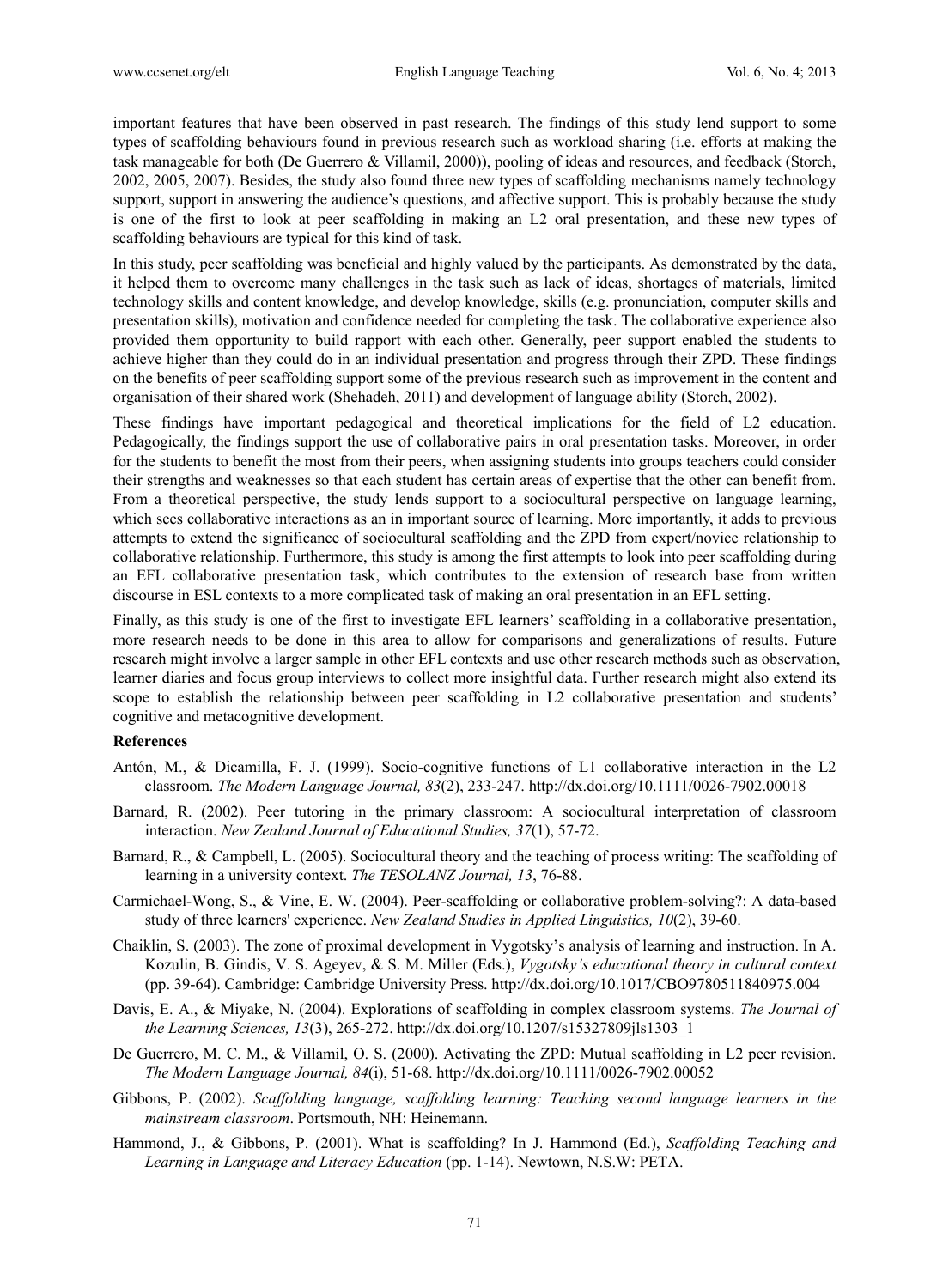- Lantolf, J. P. (2000). Introducing sociocultural theory. In J. P. Lantolf (Ed.), *Sociocultural theory and second language learning* (pp. 1-26). Oxford: Oxford University Press.
- Lantolf, J. P., & Aljaafreh, A. (1995). Second language learning in the zone of proximal development: A revolutionary experience. *International Journal of Educational Research, 23*(7), 619-632. http://dx.doi.org/10.1016/0883-0355(96)80441-1
- Lantolf, J. P., & Appel, G. (1994). Theoretical framework: An introduction to Vygotskian approaches to second language research. In J. P. Lantolf, & G. Appel (Eds.), *Vygotskian approaches to second language research* (pp. 1-32). Norwood, N.J.: Ablex Pub. Corp.
- Le, P. H. H. (2006). Mediation through the first language: A sociocultural study of group work in Vietnam. *RELC Journal, 37*(1), 105-121. http://dx.doi.org/10.1177/0033688206063477
- Le, P. H. H. (2007). The more knowledgeable peer, target language use, and group participation. *The Canadian Modern Language Review, 64*(2), 333-354.
- Many, J. E., Dewberry, D., Taylor, D. L., & Coady, K. (2009). Profiles of three preservice ESOL teachers' development of instructional scaffolding. *Reading Psychology, 30*(2), 148-174. http://dx.doi.org/10.1080/02702710802275256
- McDonough, K. (2004). Learner-learner interaction during pair and small group activities in a Thai EFL context. *System, 32*(2), 207-224. http://dx.doi.org/10.1016/j.system.2004.01.003
- Nassaji, H., & Cumming, A. (2000). What's in a ZPD? A case study of a young ESL student and teacher interacting through dialogue journals. *Language Teaching Research, 4*(2), 95-121.
- Nassaji, H., & Swain, M. (2000). A Vygotskian perspective on corrective feedback in L2: The effect of random versus negotiated help on the learning of English articles. *Language Awareness, 9*(1), 34-51. http://dx.doi.org/10.1080/09658410008667135
- Ohta, A. S. (2000). Rethinking interaction in SLA: Developmentally appropriate assistance in the zone of proximal development and the acquisition of L2 grammar. In J. P. Lantolf (Ed.), *Sociocultural theory and second language learning* (pp. 51-78). Oxford: Oxford University Press.
- Riazi, M., & Rezaii, M. (2011). Teacher- and peer-scaffolding behaviors: Effects on EFL students' writing improvement. In A. Feryok (Ed.), *CLESOL 2010: Proceedings of the 12th National Conference for Community Languages and ESOL* (pp. 55-63).
- Shehadeh, A. (2011). Effects and student perceptions of collaborative writing in L2. *Journal of Second Language Writing, 20*, 286-305. http://dx.doi.org/10.1016/j.jslw.2011.05.010
- Stone, C. A. (1993). What is missing in the metaphor of scaffolding? In E. A. Forman, N. Minick, & C. A. Stone (Eds.), *Context for Learning* (pp. 169-182). Oxford: Oxford University Press.
- Storch, N. (2002). Patterns of interaction in L2 pair work. *Language Learning, 52*(1), 119-158. http://dx.doi.org/10.1111/1467-9922.00179
- Storch, N. (2005). Collaborative writing: Product, process, and students' reflections. *Journal of Second Language Writing, 14*, 153-173. http://dx.doi.org/10.1016/j.jslw.2005.05.002
- Storch, N. (2007). Investigating the merits of pair work on a text editing task in ESL classes. *Language Teaching Research, 11*(2), 143-159. http://dx.doi.org/10.1177/1362168807074600
- Tabak, I. (2004). Synergy: A complement to emerging patterns of distributed scaffolding. *The Journal of the Learning Sciences, 13*(3), 305-335. http://dx.doi.org/10.1207/s15327809jls1303\_3
- Tudge, J. (1990). Vygotsky, the zone of proximal development, and peer collaboration: Implications for classroom practice. In L. C. Moll (Ed.), *Vygotsky and education: instructional implications and applications of sociohistorical psychology* (pp. 155-172). Cambridge: Cambridge University Press. http://dx.doi.org/10.1017/CBO9781139173674.008
- Van Lier, L. (2004). *The ecology and semiotics of language learning*. Dordrecht: Kluwer Academic Press. http://dx.doi.org/10.1007/1-4020-7912-5
- Verenikina, I. (2003). Understanding scaffolding and the ZPD in educational research. Paper presented at the NZARE AARE Joint Conference, Auckland.
- Vygotsky, L. S. (1978). *Mind in society: The development of higher psychological processes*. Masachusetts: Harvard University Press.